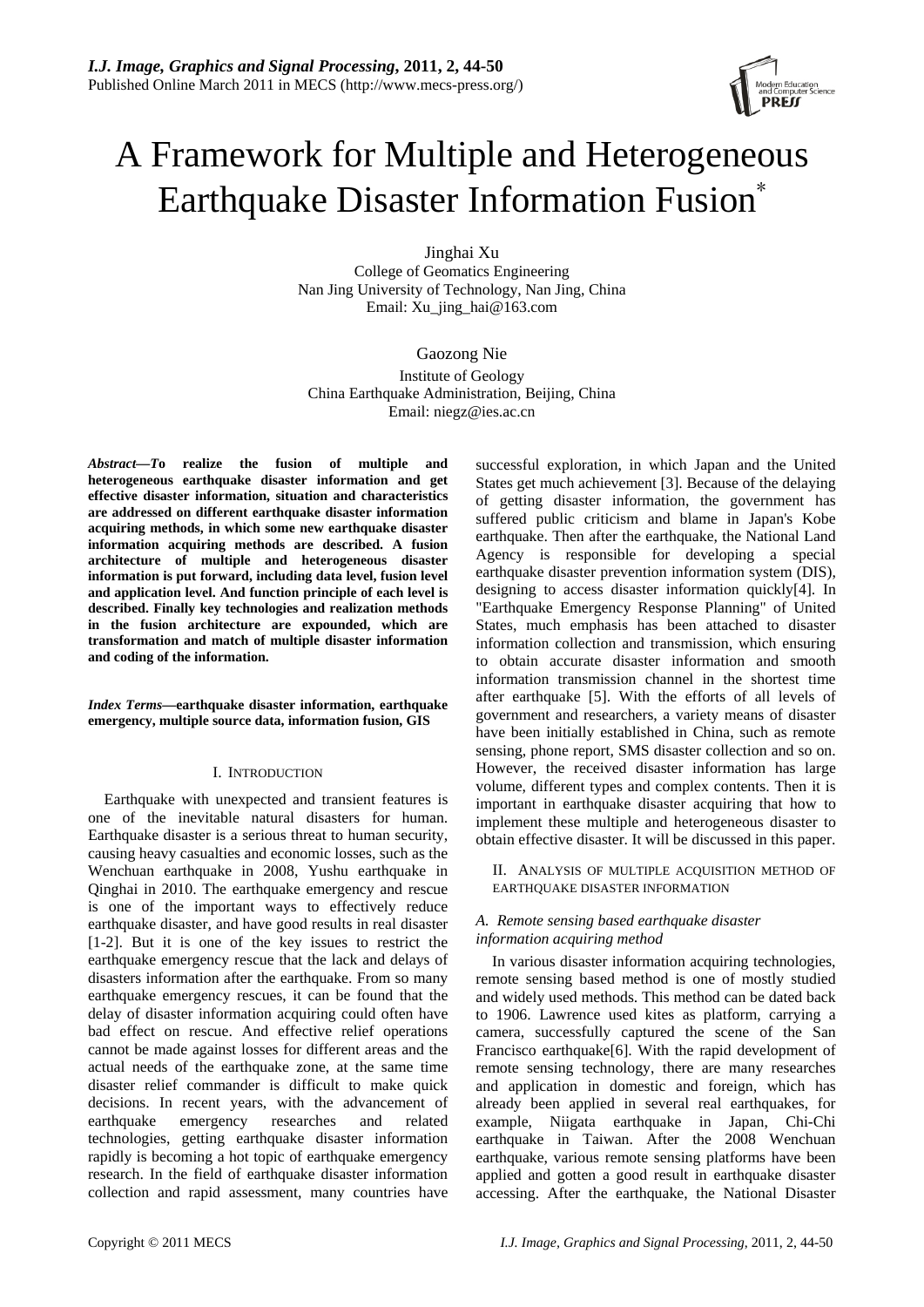Reduction Committee Office has received a lot of remote sensing data, accumulated up to 1277 maps from 24 satellites of 12 countries [7].

By using different standards, remote sensing based earthquake disaster information acquisition technologies can be divided into the following categories. According to different phase of image, it can be divided into singlephase damage recognition technology and identification technology temporal damage. According to different algorithms, it can be divided into point feature criteria algorithm and regional analysis algorithm; According to the spectral characteristics of remote sensing images, it can be divided into visible light remote sensing image and non-visible light remote sensing image. Each technology has its own characteristics, and constrained by its own technology. For example, multi-temporal remote sensing damage recognition technology should have high recognition accuracy in theory, but its must have two images with high registration accuracy and correlation matching accuracy. Single-phase technology required images with less phase, but generally more suitable for high-resolution remote sensing images (including aerial photos).

In recent years, the development of photogrammetric and remote sensing technology provides better opportunities and prospects for remote sensing based disaster acquisition method, such as SAR image based method, small aircraft based method and laser scanning based method. However, the current remote sensing based remains to be further improved in terms of algorithm speed, accuracy and so on.

# *B. SMS and Internet based earthquake disaster information acquiring method*

The template is used to format your paper and style the text. All margins, column widths, line spaces, and text fonts are prescribed; please do not alter them. You may note peculiarities. For example, the head margin in this template measures proportionately more than is customary. This measurement and others are deliberate, using specifications that anticipate your paper as one part of the entire proceedings, and not as an independent document. Please do not revise any of the current designations.

SMS and Internet based earthquake disaster information acquiring methods are appeared and developed rapidly in recent years. The famous system of "Did you feel it", developed by the U.S. Geological Survey, collects intensity evaluation data provided by the public with the Web technology and make into digital maps, so the scope of the earthquake can be quickly calculated [8-9]. Dumfries Earthquake Investigation Bureau has also used Internet technology to obtain seismic data provided by the public, similar study is being researched by related departments in Germany[10]. In Japan, Y. Hisada and M. Murakami also studied earthquake information getting method by using Internet, GSM and other technical through the public and government, which achieved good results in an earthquake emergency drill[11]. There are also similar research being carried out in china, such as Internet based

seismic hazard information acquisition technology studied in literature [12], and research on earthquake information publishing software based on SMS[13-15].

"The work outline of earthquake monitoring and prevention", issued by China Earthquake Administration, requests city and county building of earthquake quick reporter network, which lay a foundation for SMS and Internet based disaster rapid report method, and make this method be an important method of disaster getting in the future. China Earthquake Administration released 12322 public service platforms for getting earthquake disaster information in 2009. After the earthquake, mobile phone users anywhere in the country can send messages about their known to 12322 in required format, so the feedback disaster information can be rapidly collected by the 12322 platform.

As a new disaster information collection method, the method should be improved and researched in many aspects. Such as, without a mature work flow to quickly report disaster information; how to scientifically and practically choose the contents of the disaster information for report; how to strengthen integration and interaction between disaster information collected and existing information. However there are some explorations in this filed at present[13-14].

# *C. Voice based earthquake disaster information acquiring method*

Telephone is one of the mostly rapid ways for victims in the earthquake damage area to directly report disaster information to the earthquake administrate department. It is a new method to collect earthquake disaster information thought extracting and analyzing received voice information. In this method related information is extracted, and then information on the disaster scene is obtained.

Voice based disaster collection method can be in two modes: one is voice processing mode, disaster reporting staffs report disaster information by phone in voice, then the voice signals through Modem access the computer system. In computer voice signals are received by voice processing system, then turning into text data, saving into the voice text database, and analyzing by data analysis system, so useful disaster information is gotten. Another is disaster information response mode, in this model, according the directing of the response system, disaster reporter use phone keyboard to select disaster type and severity for disaster information reporting. The disaster reporters' phone keyboard input are received through the voice card by disaster response system, then the degree of disaster is determined based on their input. Data received are saved into the disaster database for analysis system.

Automatic processing of computer can be achieved thought voice processing mode, which simplify the operation of disaster reporters, improve reporting efficiency. But there are some drawbacks, for example, a caller must report in a standard mandarin. As the speech recognition error rate is high, the callers with nonstandard pronunciation may affect the information extraction and analysis. Identifying information is usually untreated documents, which need to be analyzed. Phone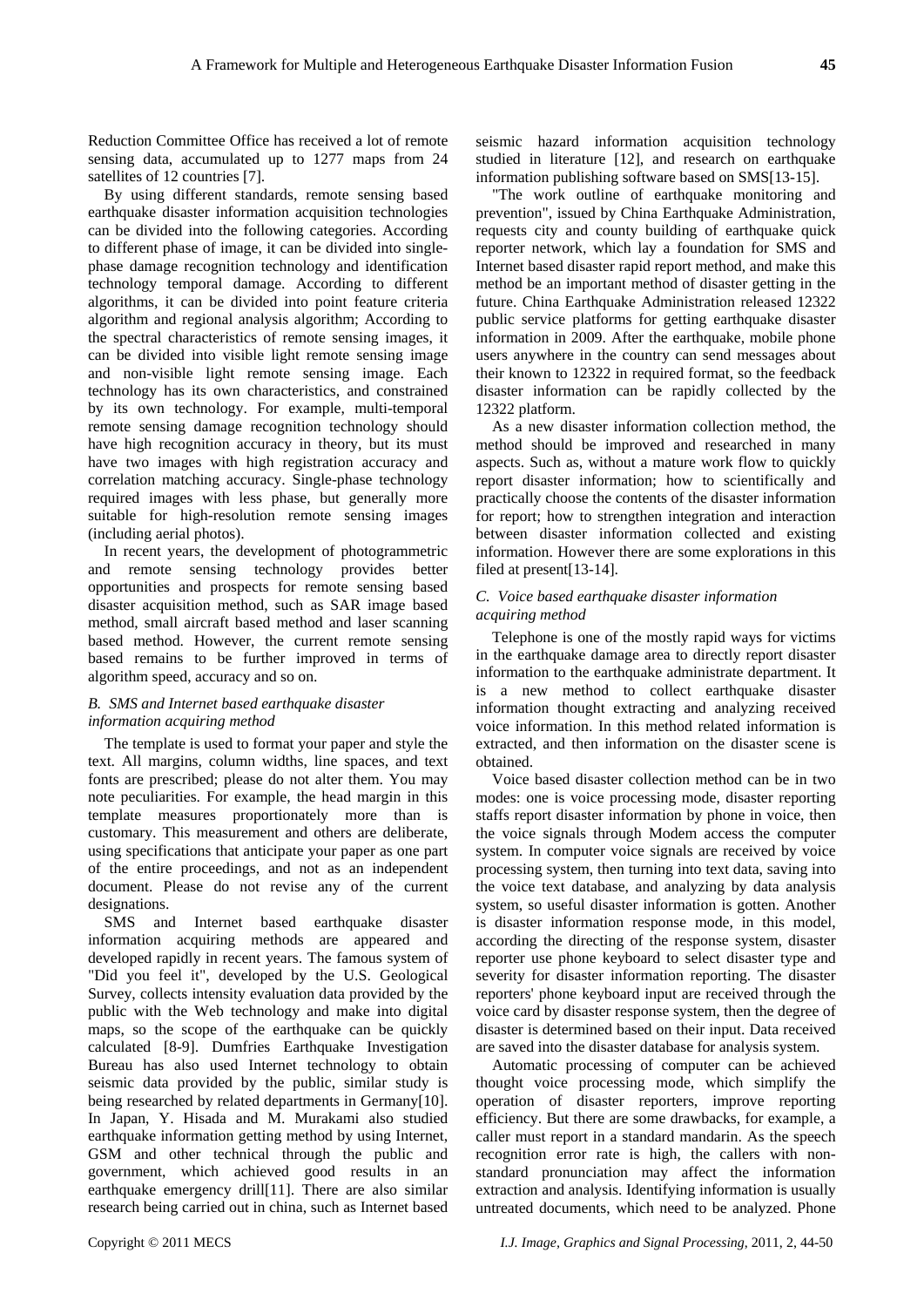disaster response system can solve the above problems in some extent through the voice direction and interaction with the disaster reporting staffs. However, it needs the disaster reporters' complex operation in the emergency, which may impede the collection of disaster information.

12322 public earthquake disaster reduction service platform provides not only the SMS services but also a 12322 hotline service. Currently, the hotline service combines above two modes. Some cities have realized local artificial services, such as Beijing, Hebei. A considerable amount of research work is still needed on how to improve speech recognition in the disaster information, strengthen disaster automated collection, reduce interactive of voice direction in the future.

# I. SYSTEM ARCHITECTURE OF MULTIPLE AND HETEROGENEOUS DISASTER INFORMATION FUSION

To fuse multiple and heterogeneous disaster information, disaster information fusion system architecture is designed, and is shown in figure 1. In this architecture, there are three levels: data level, fusion level and application level.



Figure 1. Structure of multiple disaster information fusion

#### *A. Data level*

The aim of this level is to obtain original disaster information by various ways, and it is the lowest level of the architecture. The ways to get the disaster information include remote sensing, SMS, voice way, the simulated disaster information produced by GIS, as well as disaster information getting from other ways, such as reported files, reported fax. In this level, there are many differences of this information in data formats, data representations and data contents. For example, remote sensing disaster information may be expressed by raster format, and GIS based simulated disaster information are expressed by vector format, and reported disaster documents are more expressed in the

unstructured text form. In order to realize the fusion of them, they firstly need to be converted and processed.

### *B. Fusion level*

Fusion level is devoted to realize the conversion, matching and integration of multiple and heterogeneous disaster information and manage integrated disaster information to provide effective support for application level by controlling the accessing of disaster information. The level is composed of three sub-levels, which includes conversion level, normalized management level and disaster accessing control level.

The goal of conversion level is to achieve the conversion and processing of the disaster information from different sources, and provide the basis for data fusion. Different data transformation methods should be adopted, according to different disaster information. For example, data format of remote sensing base disaster information need to be transformed and SMS based disaster information need be converted from text format information to GIS-based disaster information. Conversion level is formed by a number of converters, and through different converter, different disasters can be analyzed and transformed. So it could make basis for normalized management of the disaster information. The detail realization method of converters is shown in figure 2, which will be further introduced in the following section.

The aim of normalized management level is to achieve the unified expression and management of the multisource disaster information. As shown in figure 1, the sub-level is composed of disaster information standards coding module, analysis matching modules of different disaster information and integrated disaster database. Disaster information standards coding module is the key for fusion. Disaster encoding method need not only consider disaster information itself, but also should take into consideration the integration with other information's encoding method. Analysis and matching modules is mainly used to realize disaster information match from different sources. For example, for the disaster on the same site, some may be described by X, Y coordinates and some may be described by some close building or the road intersections. To fuse disaster information from different sources, the information should be analyzed and matched. Finally, after matched of the multi-source disaster information, it will be managed and stored by spatial database, so integrated disaster database is formed.

After normalized expressing and managing multisource disaster information, effective application of the information can be achieved in earthquake emergency on the support of disaster accessing control sub-level. This sub-level includes disaster information query and edit modules, accessing control module and application interface module. Thereinto, query and edit modules achieve disaster information query, search and other functions. Accessing control module and application interface module provide the basic interface functions for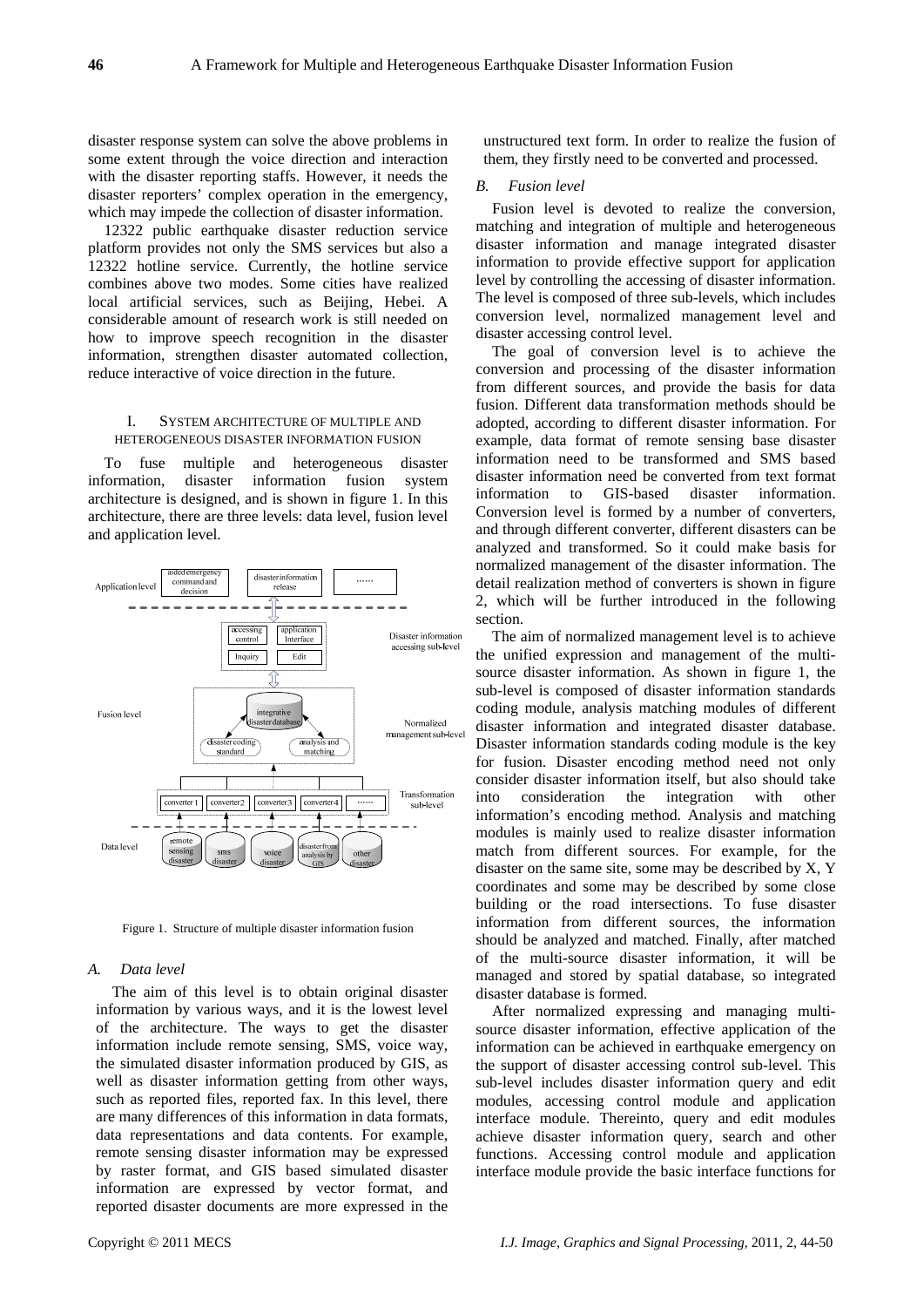the disaster information applications, such as acquiring disaster information, analyzing disaster information.

#### *C. Application level*

Based on the fused disaster information, this level achieves the application of the disaster information and servers for earthquake emergency and rescue. The disaster information can be used for auxiliary earthquake emergency and command. Through the analysis and application of disaster information can greatly improve the pertinence and efficiency of earthquake emergency and rescue, for example rapidly analyzing earthquakeaffected areas, getting the distribution information about aid needed disaster victims, and through analyzing the range of houses damage determining the focus scope of emergency search and rescue. Meanwhile, the level could provide effective disaster information to release. Releasing disaster information to the media and the public is helpful to stabilize the emotion of social public and get assistance from the worldwide.



Figure 2. Transform of multiple disaster information

## II. KEY TECHNOLOGIES OF MULTIPLE EARTHQUAKE DISASTER INFORMATION FUSION

# *A. Transformation and matching of multiple earthquake disaster information*

Multi-source earthquake disaster information from has a number of data formats and quantity, such as manual data (SMS, phone voice information, fax information), document data, video data and structured data (the data existed in system database). In order to realize the fusion of multiple and heterogeneous disaster information, transformation and matching of multiple disaster information is one of the key technologies. The transformation includes two levels conversion: data structure level conversion and semantic level match.

The multiple and heterogeneous disaster information need to be transformed on data formats. There are a lot of studies on transform of structured data, such as transform

between raster data format and vector data format. So this conversion can be realized by a large number of tools, such as FME, Arctoolbox. The conversion of remote sensing belongs to this conversion, whose process is: firstly, recognizing earthquake information from remote sensing images. Then, through data format conversion, transform the information from raster data format to uniform disaster data format (such as vector data format and other requirements raster format).

Besides the conversion between structured data, it is a difficult thing that how to convert SMS data and voice disaster data to spatial format data. As shown in figure 2, in the process of transforming SMS format disaster information, firstly it extract effective disaster information from a large number of received disaster short messages, and get effective disaster SMS text. Then searching for disaster information according to the disaster keywords such as seismaesthesia, casualties, and the retrieved disaster information are expressed and coded in standardization. Finally, according to supplementary information related to the disaster SMS determine the location of earthquake, such as sending number and time, and the integration of disaster messages and geographic information is realized. So the SMS messages are converted to structured disaster geographic information. The disaster location can also be determined by adding appropriate code in earthquake disaster short message, so the disaster location can be reported by disaster reporting staff, when they report disaster information by short message. The keywords searching of disaster information plays an important role in the conversion process. Semantic web technologies can be used to achieve search and extraction of earthquake disaster information by selecting appropriate keywords.

The method of the conversion of speech disaster information similar to message disaster, also firstly need to convert them into disaster text messages, and then using the similar method of short message disaster to achieve its transformation. In this process speech recognition technology is the key, the research of this technology began as early as 1920, and with many years of research, it has been applied in many fields. Overall, there are three ways of the speech recognition currently: method based on channel model and speech recognition, method based on template matching and method by using artificial neural network technology. But many aspects of speech recognition technology have certain limitations which need to be further developed, such as the algorithm models, which is difficult to make computers really understand human languages. And in the robustness, the multi-languages mixed recognition and unlimited words recognition and other aspects need further improvement. But it can be expected, with the development of speech recognition technology, some related methods of the collection of disaster messages which are based on speech recognition will further improve and enhance its usability.

The conversion of multi-source disaster information and matching are closely related, and data conversion is the basis of the matching. To achieve the fusion of multi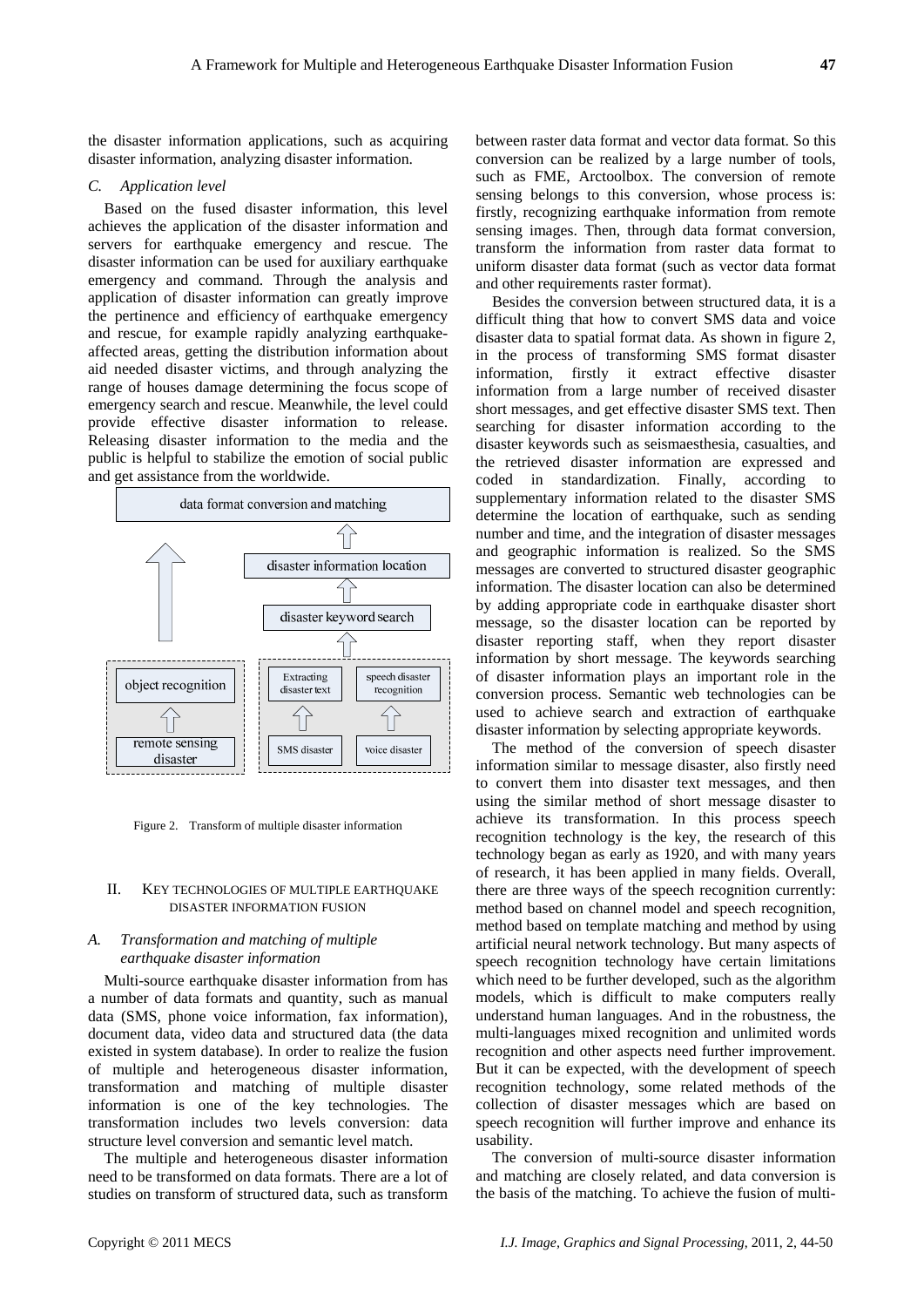sources disaster information, it also needs to achieve the matching of different disaster information. For example, if a place where ground subsidence occurred after the earthquake, there may be different disaster information acquiring methods. Such as the speech disaster information may described the disaster information based on a major sites and the GIS data may be based on geographic coordinates. When matching multi-source information, the multi-scale map matching technology which is commonly used in spatial information field can be used for reference. That method is: firstly, unifying and converting the spatial framework of multi-sources disaster information, that converting different spatial coordinates into a unified coordinate system, so that all the disaster information expressed by a uniform basis. Secondly, respectively, in a multi-source disaster, selecting the appropriate number of control points, and matching the multi-source disaster information through the control points in a unified geographical coordinates. Then matching the control points, and through matching them with each other to calculate the conversion parameters between the different disaster information. Finally, using the calculated transformation parameters, it can achieve the matching between different disaster information.

# *B. The classification of multiple earthquake disaster information*

Earthquake disaster information includes earthquake casualties, property losses, the destruction of environmental and social function, etc. After an earthquake, the disaster information from disaster zone has the characteristics of various kinds, multiple sources and many diverse forms. It needs follow basic principles of information classification to establish a reasonable disaster information classification system. The principles are: the classification should consider the inheritance and continuity with domestic seismic information or other relative information; scientific principle: the classification system should be an orderly disaster information classification system, according to the objective essence attribute of the disaster information; practical principle: the classification of disaster information should be able to directly server for earthquake emergency command and rescue, disaster investigation and assessment, information coding, information collection and distribution; scalable principle: for the rapid development of the disaster information investigation technology and earthquake emergency rescue technology, it should be have expansion ability for new technology application and new needs.

Information classification methods are including: line classification method, surface classification method and combination or hybrid classification method [16-17]. Line classification method is also called level classification method, in this method information will be divided into several levels according to the selected several attributes (or characteristics). Same level of a branch has the coordinate relationship and the relationship of different levels is subjection. According to inherent several attributes (or characteristics) of the given taxonomy object, surface classification divides it into a set independent categories. Each group of the categories constitutes a "surface", and each "surface" of no subordinate relationship will be parallel aligned with a certain order. This method is adopts of "name code of cadres", national standards GB / T 12403. Mixed classification method combines the line and surface classification methods, one as priority and another as supplement. According to the characteristics of multiple sources information, the third classification method is chosen in this paper, line classification as priority and surface classification as supplement in the mixed classification.

Considering the characteristics of multiple sources, the earthquake disaster information has been divided into seven classifications. They are

- (1) seismaesthesia information: feel of people, such as slight feeling, strong feeling.
- (2) Casualties information: injured and death person, such as people death number, people injury number.
- (3) House damage information: house type , damage extent.
- (4) Secondary disaster information: Secondary geological disasters, poison, explosion, fire, flood, etc, and the information includes disaster scale and location.
- (5) Lifeline information: water supply, gas supply, drainage, power supply, traffic, communication, etc, and the information includes severity, affect scale.
- (6) Social influence information: the comprehensive influence of earthquake (affect scale of social organizations, social life order, work order, production order).
- (7) Other information: other related earthquake disaster information.

# *C. The coding of multiple disaster information*

The coding of disaster information is critical in matching and fusing multi-source and heterogeneous information. In theory, under the guidance of a certain standard, the code should be only for the same disaster information. But in fact, as the disaster information getting with different methods, as well as understanding the same disaster information with different angles in the disaster collection system, it may appear the situation that different information have same code or the same information has different codes. If directly using the multi-source disaster information in an emergency command system, the system must easily lead to confusion. Therefore, when discussing the integration of disaster information, it needs study the code of disaster information.

Objectively, for a variety of information and data, it must be classified and coded according to some rules so that it can be uniform and orderly collected into the computer, and to achieve its integration and management. Storing and searching them by category to meet the needs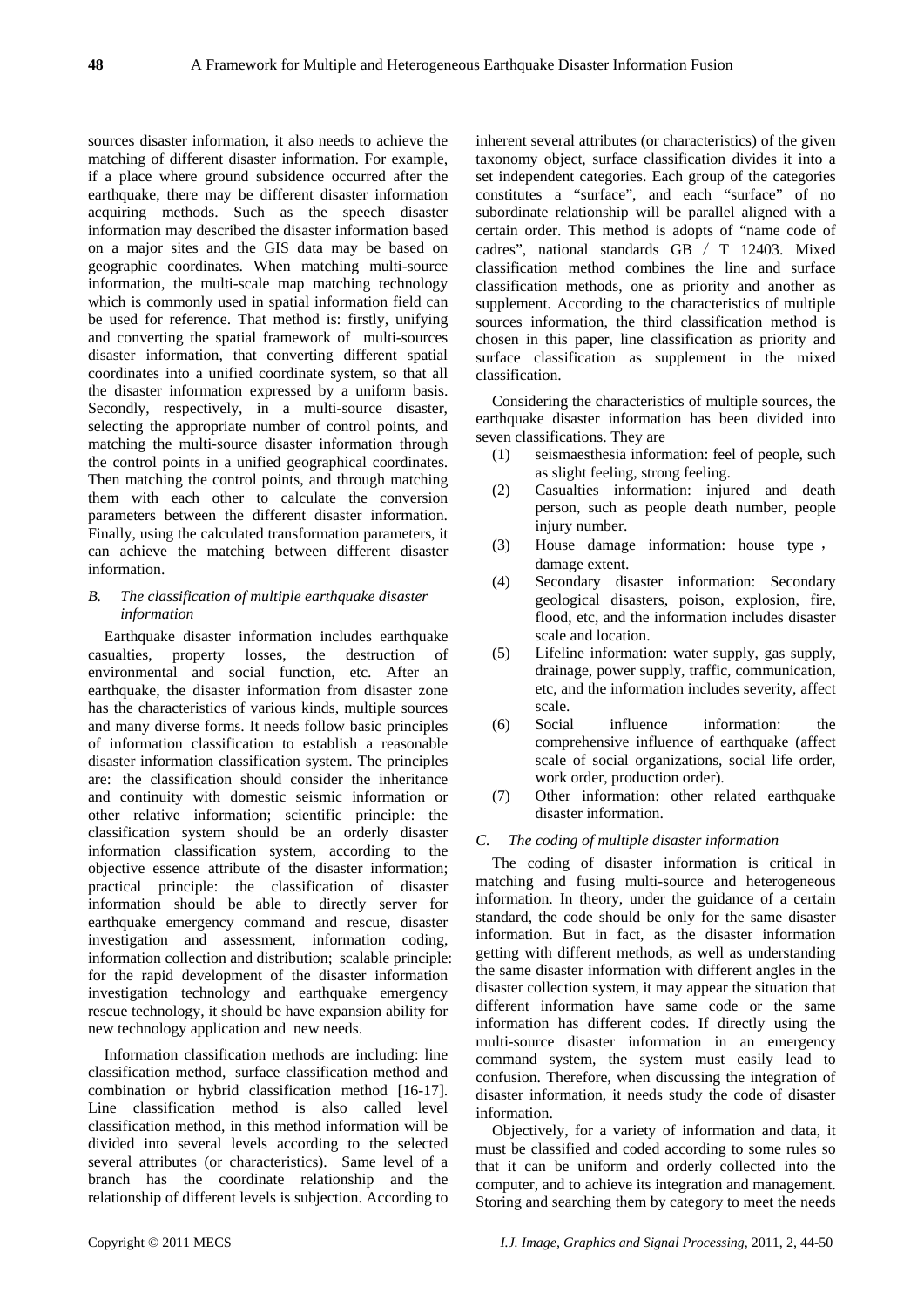of various applications. Otherwise, the multi-source heterogeneous data which are collected by different people or different departments could not be standardized and aggregated due to the nuances in definitions, concepts, units of classification aspects. And after these information are stored into the database by the business sector in accordance with their methods, they may be a pile of messy data. It is difficult to find or retrieve the data which are inconsistent with the requirements and it may even lose value for database [18].

At present, there are main three information coding methods in china: tree structure coding, chain coding and hybrid structure coding. Tree structure is characterized by a subordinate relationship between the code points, containing more information with fewer code bits, but it can not be easy coded and identified. In chain structure, the number of bits of each code has independent meaning, which contains less information than the tree structure, but the structure is simple and easy coded and identified. Hybrid structure is a combination of these two coding system, with the common advantage of single code structure and multi-code structure.

The coding of multi-source earthquake information can refer to geographical information coding method, and the existing information coding method in earthquake emergency field, through the expansion of tree coding, forming the disaster information coding. Taking into account the information coding scalability, compatibility and other principles, the disaster information coding is shown in Figure 3. This code is organized by classification, composed by a total of six numbers from the three grades, and each grade has two number codes. Each grade is the classification of earthquake disaster information, the first grade means disaster information acquiring methods (such as short message based method), the second grade means the disaster information categories (such as the lifeline system disaster information), the third means detail disaster information (such as XX bridges damaged). This coding is practical and simple, and it can be easily identified, and it can also reduce the work of data processing and code conversion.



Figure 3. Illustration of disaster information coding

#### V. CONCLUSIONS

Since the State Council earthquake relief headquarters are being constructed in 2000, earthquake emergency systems cluster have been built, in which the State Council earthquake relief headquarters is the lead, 31 provincial headquarters are the centers of districts, and on-spot command system is the front. The system cluster provides sites and necessary technical for government's

earthquake emergency command and relief. However, information collection and processing capability after the earthquake still need to be improved in China. In this paper, the fusion of earthquake disaster information with variety types and large quantities is researched. Methods of obtaining earthquake disaster information based on remote sensing, on SMS and Internet and on voice are analyzed. Current situation and characteristics of the development of various collection methods are discussed, and the existing problems of these methods are pointed out. A three level fusion architecture of multiple and heterogeneous disaster information is proposed, which contains data level, fusion level and application level. Then the working principle of each level is described in detail. Finally, key technologies and realization methods f multiple and heterogeneous disaster information fusion are discussed: conversion and matching as well as coding of multiple and heterogeneous disaster.

#### ACKNOWLEDGMENT

This work was supported in part by a grant from the National Natural Science Foundation of China (Grant No. 40901272), National Key Technology R&D Program of China (Grant No. 2006BAC13B03, 2008BAK50B03).

#### **REFERENCES**

- [1] Tang Aiping, Xie Lili, Tao Xiaxin. Application of GIS to build earthquake emergency response system for urban area[J].Journal of Harbin Institute of Technology(New Series),2002,9(1):38-42.
- [2] Ma Haoran, Feng Qimin, MO Shanjun. Research on the decision support system of the urban seismic emergency. world earthquake engineering,2005,21(1):30-36.
- [3] Zongjin Ma. China's Earthquake Disaster Mitigation Engineering [J]. Disaster,2005,20 (2):1-5.
- [4] Tang Xiao-five, Kato Takaaki, small out rule. Japanese disaster response system [M]. Beijing: Chinese Building Industry Press,2003.
- [5] Federal Emergency Management Agency (FEMA). Guide for All Hazard Emergency Operations Planning[R], 1996, FEMA, Wash-ington DC, USA.
- [6] Jiahang Liu, Yang Jianfeng, Chengjie Wei, et al. Remote sensing for earthquake damage information technology, history, current status and trends of [J]. Natural Disasters,2004,13(6):46-52.
- [7] Yida Fan, Siquan Yang, Chengjie Wei, et. Wenchuan Earthquake monitoring and evaluation method [J]. Remote Sensing,2008,12(6):858-863.
- [8] USGS. Did You Feel It? Community Internet Intensity Maps[EB/OL]. URL: <http://earthquake.usgs.gov/> eqcenter/dyfi.php.
- [9] USGS. Did You Feel It? Citizens Contribute to Earthquake Science[EB/OL]. <http://pubs.usgs.gov/fs/>2005 /3016/cf.php.
- [10] Haubrock S, W ittkopf T, Grünthal G,et al.Communitymade Earthquake Intensity Maps using Google s API [C].10th AGILE International Conference on Geographic Information Science, AalborgUniversity, Denmark, 2007: 1-5.